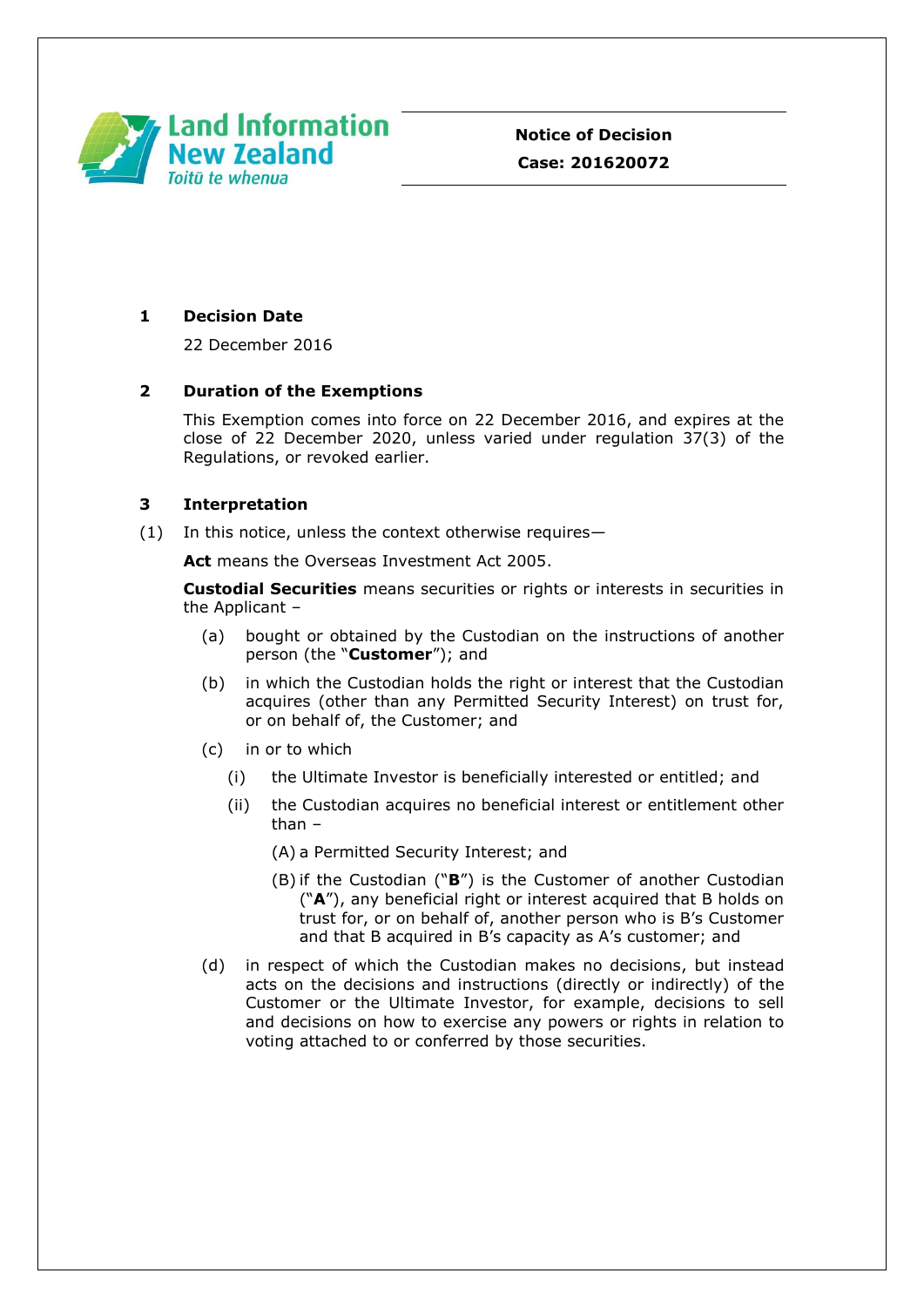**Custodian** means a person –

- (a) who is in the business of obtaining and holding property for, and on the instructions and decisions of, other people; and
- (b) who is acting in the ordinary course of that business.

**Exemption** means the exemption in paragraph 4.

**Exemption Holder** means Genesis Energy Limited.

**OIO** means the Overseas Investment Office.

**Permitted Security Interest** means a beneficial interest or entitlement under a security arrangement (if any) that –

- (a) in substance secures the Customer's obligation to pay fees to the Custodian for the Custodian's services to the Customer; and
- (b) is entered into by the Custodian and the Customer in good faith and in the ordinary course of the Custodian's business; and
- (c) requires that the beneficial interest in or entitlement to the Custodial Securities be retransferred to the Customer or extinguished on the payment of those fees.

**Ultimate Investor** means the person who is ultimately entitled to hold or call for the right to hold the right or interest in the Custodial Securities that the Custodian holds for the Customer (and who may be the Customer or, if the Customer is also a Custodian, who may be another person).

**Regulations** means the Overseas Investment Regulations 2005.

(2) Any term or expression that is defined in the Act or the Regulations and used, but not defined, in this Exemption has the same meaning as in the Act or the Regulations (as the case may be).

## **4 Exemption from the requirement for consent provisions of the Act**

The Exemption Holder is exempt from the definition of Overseas Person, to the extent that the Exemption Holder would (but for the Exemption) constitute an Overseas Person due to a Custodian having any right or interests in Custodial Securities, but would not constitute an Overseas Person if, instead of the Custodian, the Ultimate Investor had the right or interest in those Custodial Securities that the Custodian has.

## **Example 1**

The Exemption Holder's share register indicates that 26% of its issued shares are held by Custodians, which are prima facie Overseas Persons. The remainder of the Exemption Holder's shares are held legally and beneficially by New Zealanders.

Approximately 80% of the underlying beneficial shareholders of the shares which are held by the Custodians are held on behalf of New Zealanders. Accordingly, 94.8% of the Exemption Holder's shares are beneficially owned by New Zealanders.

#### Result:

The Exemption permits the Exemption Holder, in determining whether it has become an Overseas Person, to "look through" the Custodians' holdings on its share register, to the underlying beneficial shareholders.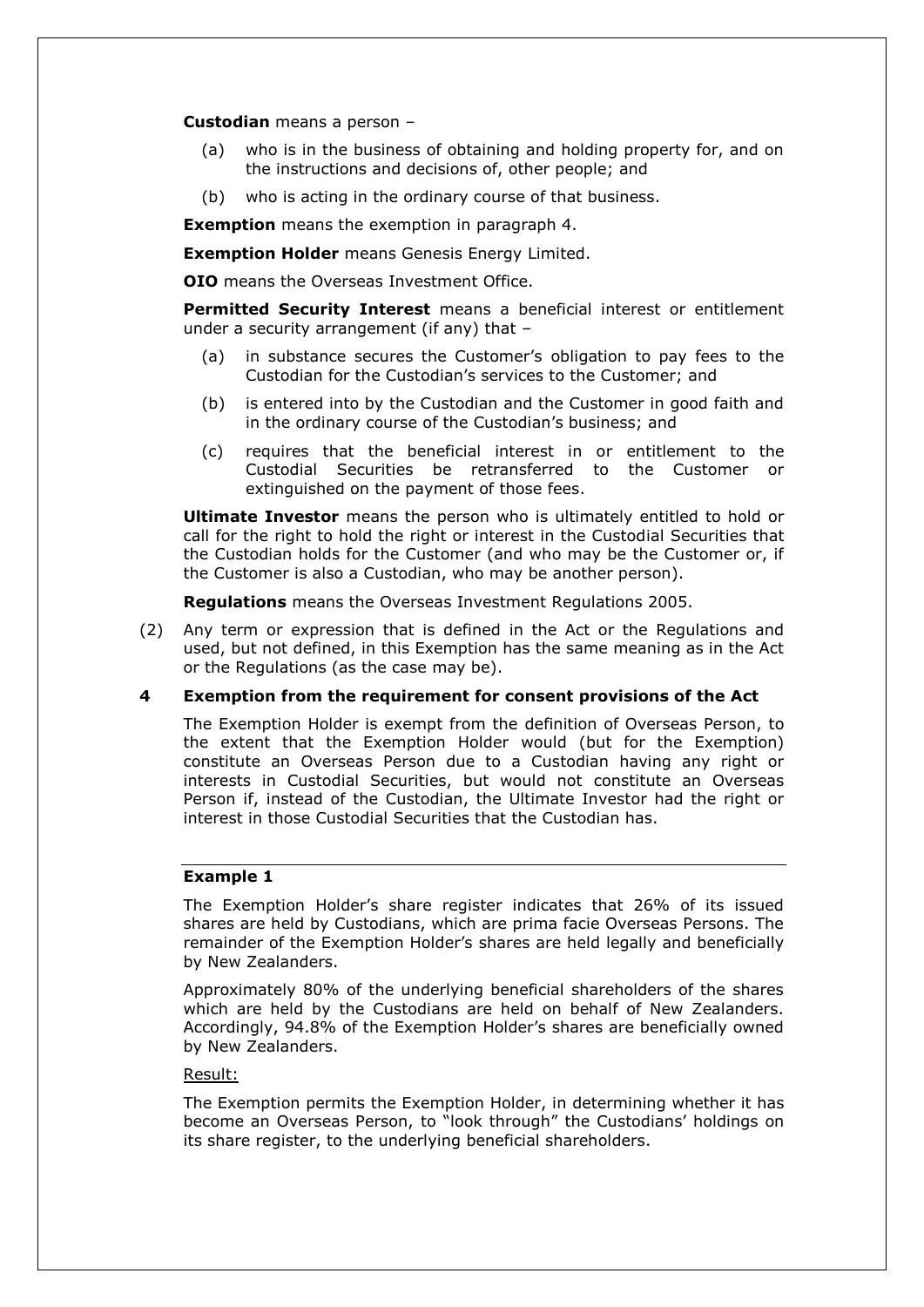As 94.8% of the Exemption Holder's shares are beneficially owned by New Zealanders, the Exemption provides that the Exemption Holder is not an Overseas Person. Accordingly, it will not require consent to acquire significant business assets and/or sensitive land.

#### **Example 2**

The Exemption Holder's share register indicates that 26% of its issued shares are held by Custodians, which are prima facie Overseas Persons, and 20% are held legally and beneficially by Overseas Persons. The remaining 54% of the Exemption Holder's shares are held legally and beneficially by New Zealanders.

Approximately 50% of the underlying beneficial shareholders of the shares which are held by the Custodians are held on behalf of New Zealanders, with the remaining 50% of the underlying beneficial shareholders being Overseas Persons.

#### Result:

The Exemption permits the Exemption Holder, in determining whether it has become an Overseas Person, to "look through" the Custodians' holdings on its share register, to the underlying beneficial shareholders.

As 33% of the Exemption Holders shares are beneficially owned by Overseas Persons, the Exemption Holder *will* constitute an Overseas Person.

Accordingly, it *will* require consent to acquire significant business assets and/or sensitive land.

## **5 Conditions of the Exemption**

If requested in writing by the OIO, the Exemption Holder must make all reasonable efforts to procure and provide to the OIO within 20 working days (or such longer timeframe as specified) details of the percentage of its issued equity securities which are legally held by Custodians that are, to the extent that the Exemption Holder or the relevant Custodian can reasonably determine such information, beneficially by Overseas Persons.

## **6 Amendment or revocation of the Exemption**

The Exemption and conditions of the Exemption may at any time be amended or revoked by the OIO.

## **7 Sanctions**

The Act provides for civil and criminal sanctions for breaching the Act, failing to comply with conditions of exemption and failing to provide information required by the OIO. The OIO has an obligation to investigate and act upon alleged and suspected breaches of the Act.

## **8 Explanatory note**

The purpose of the Exemption is to allow Genesis Energy Limited, when carrying out its determination of whether or not it constitutes an Overseas Person, to "look through" any Custodians on its share registry, to the underlying beneficial ownership of its shares.

Genesis Energy Limited states the Exemption will facilitate its day-to-day activities with confidence that the presence of overseas Custodians on its